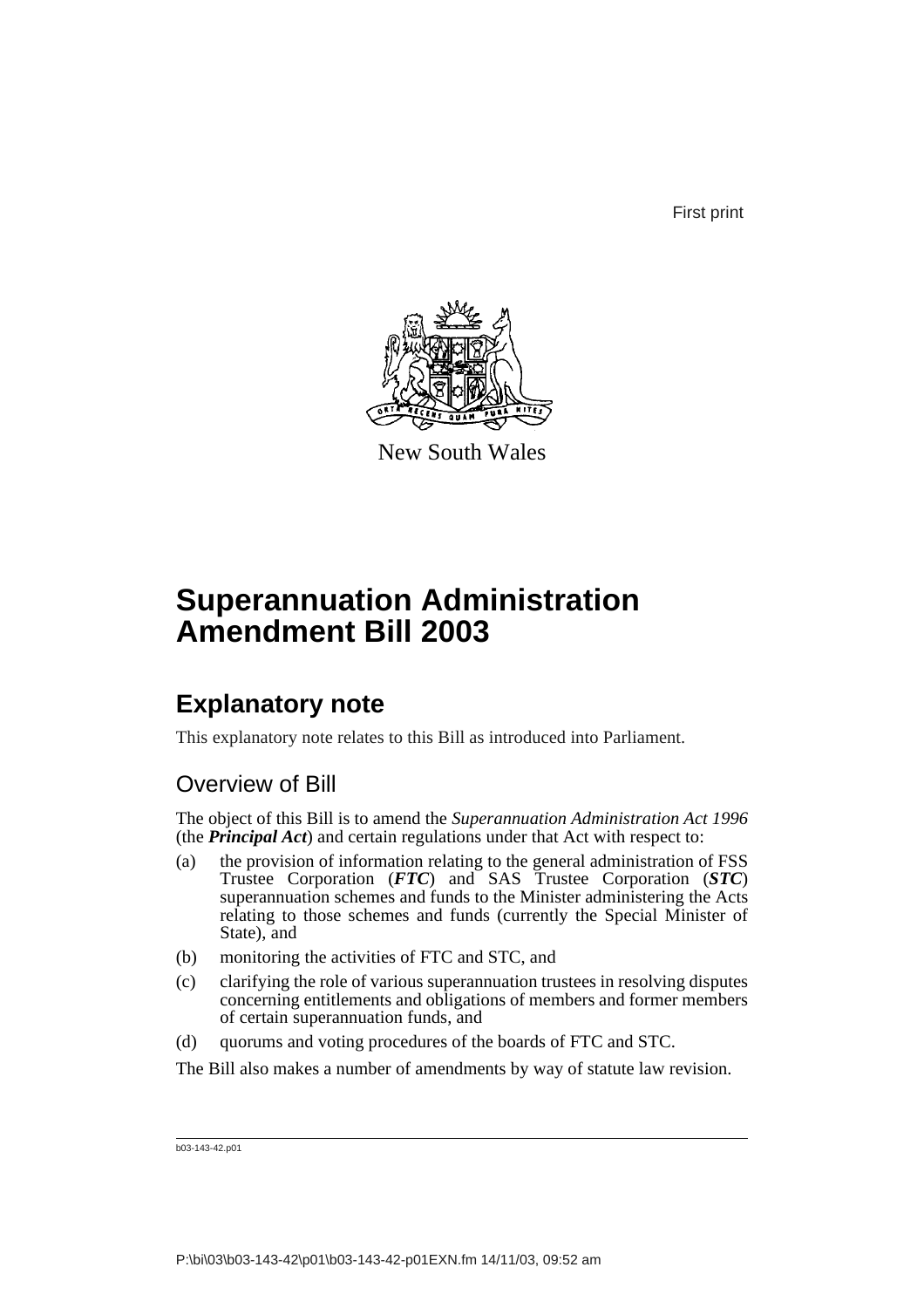Explanatory note

# Outline of provisions

**Clause 1** sets out the name (also called the short title) of the proposed Act.

**Clause 2** provides for the commencement of the proposed Act on a day or days to be appointed by proclamation.

**Clause 3** is a formal provision that gives effect to the amendments to the *Superannuation Administration Act 1996* set out in Schedule 1.

**Clause 4** is a formal provision that gives effect to the amendments to the Regulations set out in Schedule 2.

## **Schedule 1 Amendment of Superannuation Administration Act 1996**

### **Provision of information to Minister administering FTC and STC Acts**

Sections 42 and 90 of the Principal Act provide that FTC and STC must furnish to the Minister administering the Principal Act (currently the Treasurer) such information relating to the general administration and operation of the FTC and STC superannuation schemes and funds as that Minister may from time to time require. **Schedule 1 [9]–[12] and [17]–[20]** amend sections 42 and 90 to provide that the Minister administering the Acts under which the FTC and STC superannuation schemes and funds are established or constituted (currently the Special Minister of State) may also require that information.

#### **Monitoring superannuation authorities**

**Schedule 1 [22]** inserts proposed Part 4 (sections 96–99) into the Principal Act. The proposed Part (which mirrors in certain respects sections 254–256 of the *Superannuation Industry (Supervision) Act 1993* of the Commonwealth) makes provision for the monitoring of superannuation authorities (being FTC and STC). Specific provision is made for written notices issued by the Minister administering the Principal Act (currently the Treasurer) or an authorised person requiring specified information, or reports on matters, to be supplied by the superannuation authorities. That Minister or an authorised person is also given the power to require the production of books relating to the affairs of a superannuation authority and authorised persons are given the power to enter business premises for the purpose of monitoring the superannuation authorities.

Explanatory note page 2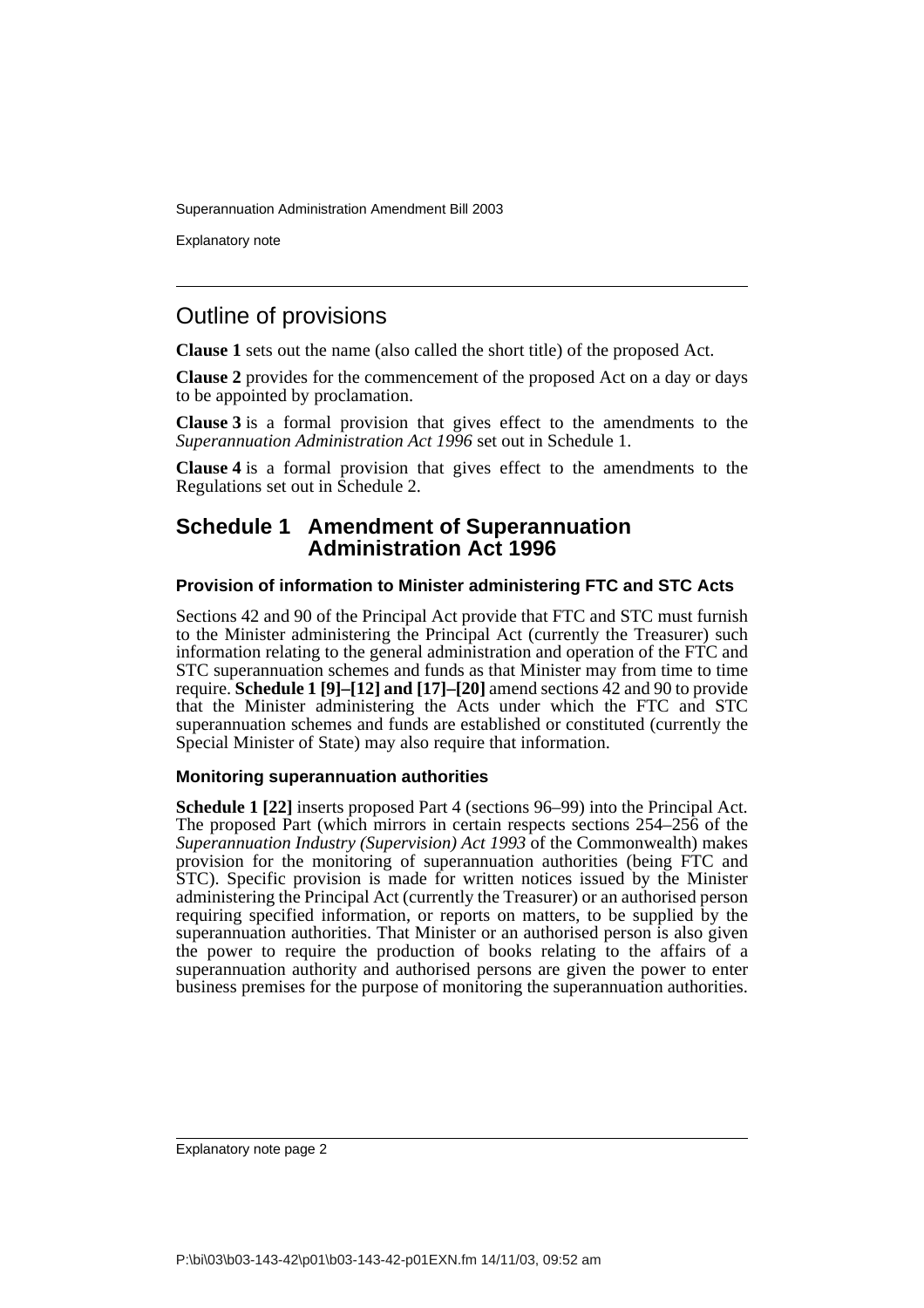Explanatory note

### **Quorum and voting of FTC and STC Boards**

**Schedule 1 [26] and [28]** amend clause 10 of Schedule 1 and clause 11 of Schedule 2 to the Principal Act to increase the quorum for a meeting of the boards of FTC and STC from 5 members to 6 members.

**Schedule 1 [27] and [29]** amend clause 12 of Schedule 1 and clause 13 of Schedule 2 to the Principal Act to provide that a decision supported by twothirds of the members of the board of FTC or STC, respectively, is a decision of the board concerned. Each board has 9 members. Therefore a decision must be supported by 6 members to be a decision of the board of either of those corporations.

### **Amendments by way of statute law revision**

**Schedule 1 [1]–[8], [13]–[16], [21], [23]–[25] and [31]** make amendments by way of statute law revision. The amendments are made for a variety of reasons including redundancy of certain provisions relating to initial contracts or arrangements with investment managers and administrators, the corporatisation and sale of Axiom Funds Management Corporation, the abolition of the role of Insurance and Superannuation Commissioner and the dissolution of the Superannuation Administration Authority.

### **Savings and transitional provision**

**Schedule 1 [30]** makes an amendment to Schedule 3 to the Principal Act to allow savings and transitional regulations consequent on the enactment of the the proposed Act to be made.

# **Schedule 2 Amendment of Regulations**

**Schedule 2.1 [1]** inserts proposed clause 12 (3) into the *Superannuation Administration (Electricity Superannuation Scheme Transitional Provisions) Regulation 1997*. The amendment provides for the preservation of any right of appeal available to a former member of or contributor to a FTC scheme or STC scheme in respect of a matter involving a dispute with the trustee of that scheme, and not finally dealt with before the transfer of assets and liabilities of the scheme in respect of the former member or contributor to the electricity superannuation scheme. Such an appeal is to be dealt with in accordance with procedures under the electricity superannuation scheme as if the dispute were with Energy Industries Superannuation Scheme Pty Ltd (that scheme's trustee). **Schedule 2.2** [1] makes the equivalent amendment to the *Superannuation Administration (Local Government Superannuation Scheme Transitional Provisions) Regulation 1997*.

Explanatory note page 3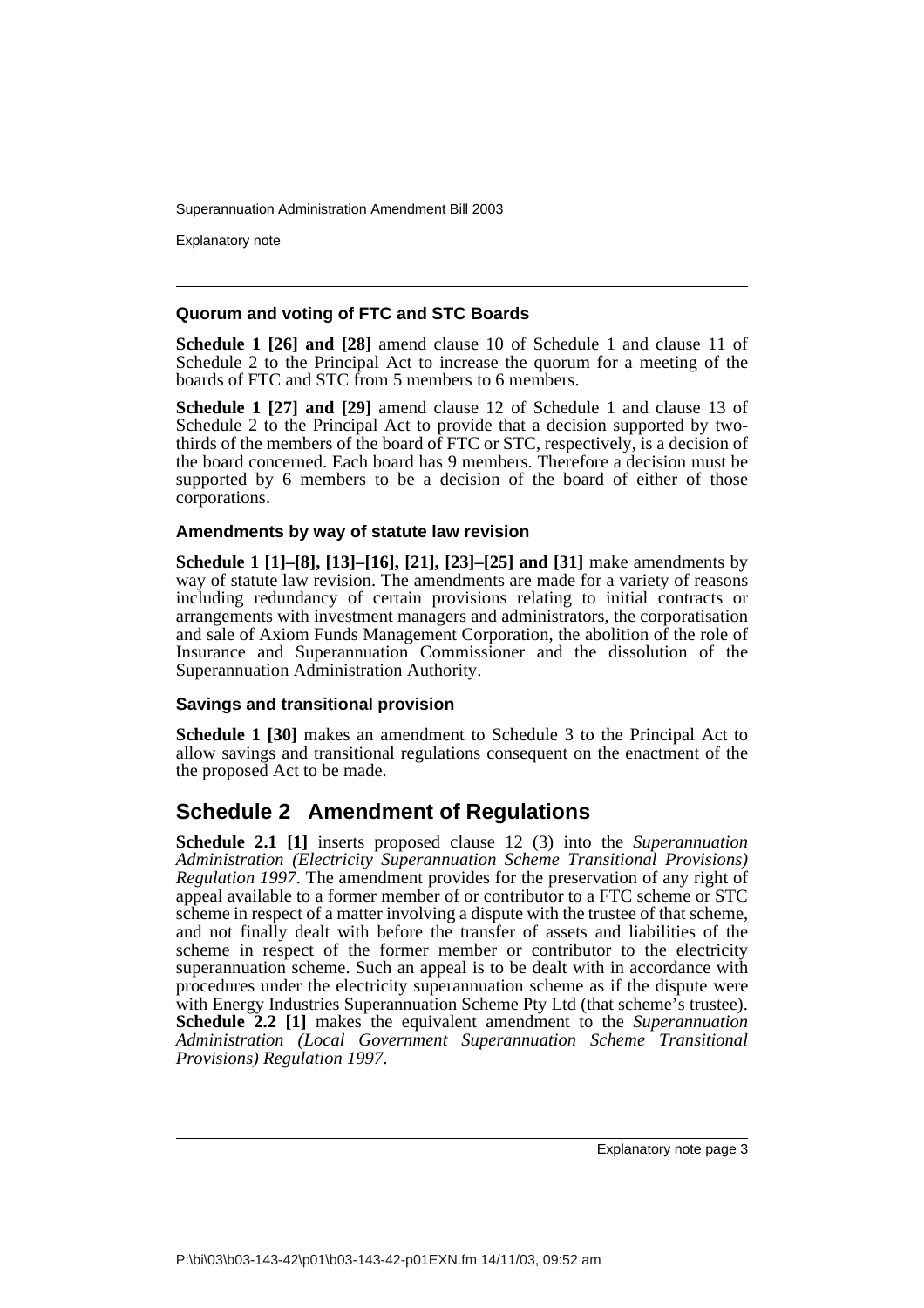Explanatory note

**Schedule 2.1 [2]–[5]** make amendments to clauses 40 and 41 of the *Superannuation Administration (Electricity Superannuation Scheme Transitional Provisions) Regulation 1997* to clarify that a dispute concerning a former member or beneficiary of a FTC or STC scheme arising in respect of service by the former member with an employer before the transfer of the employer's employees to the electricity superannuation scheme is to be determined, not by FTC or STC, but by the trustee of the electricity superannuation scheme. **Schedule 2.2 [2]–[5]** makes the equivalent amendments to clauses 41 and 42 of the *Superannuation Administration (Local Government Superannuation Scheme Transitional Provisions) Regulation 1997*.

Explanatory note page 4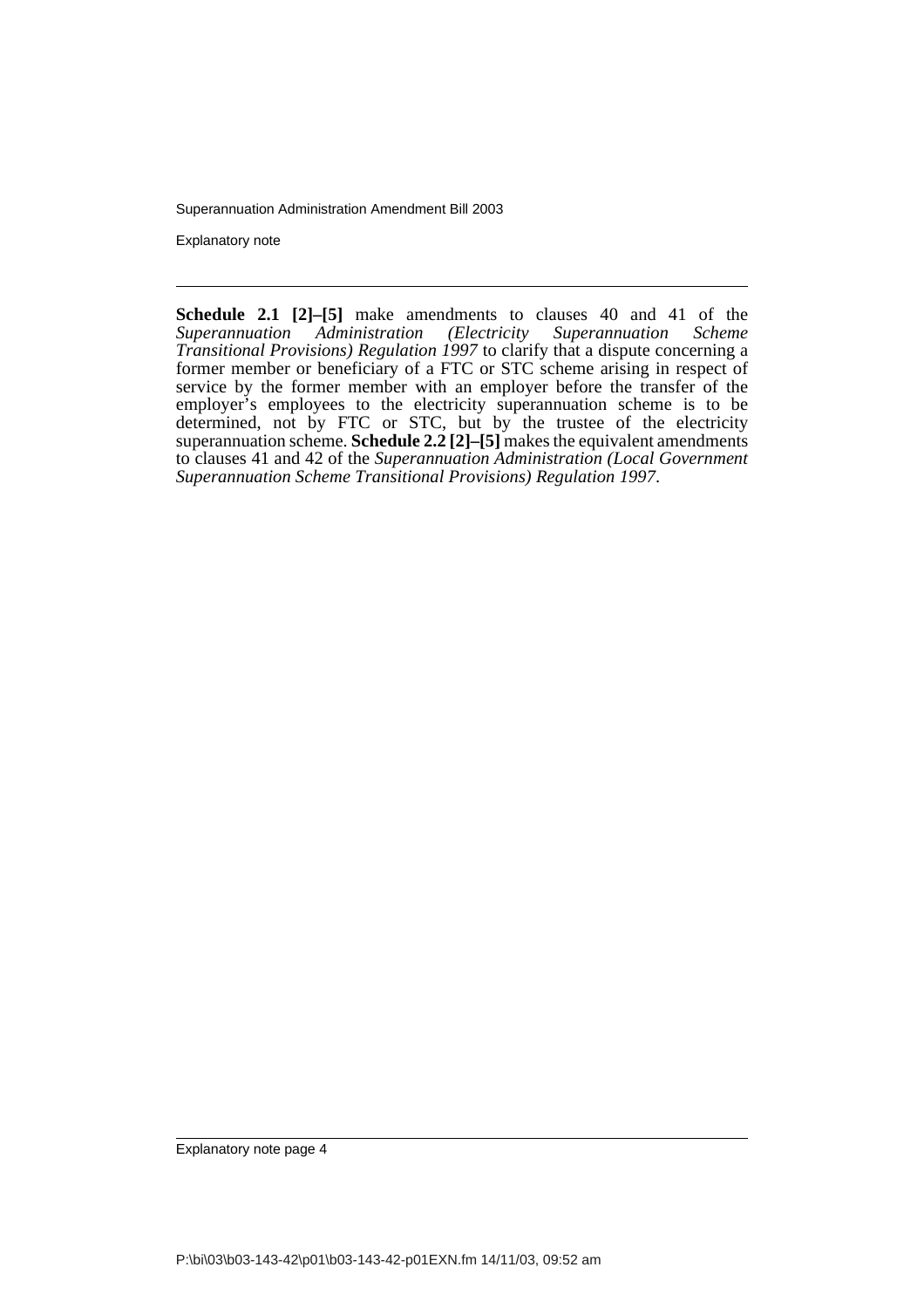First print



New South Wales

# **Superannuation Administration Amendment Bill 2003**

# **Contents**

|                                                     | Page                                |
|-----------------------------------------------------|-------------------------------------|
| Name of Act                                         | 2                                   |
| Commencement                                        | 2                                   |
| Amendment of Superannuation Administration Act 1996 |                                     |
| No 39                                               | $\mathcal{P}$                       |
| <b>Amendment of Regulations</b>                     | 2                                   |
| Amendment of Superannuation Administration Act 1996 | 3                                   |
|                                                     | 9                                   |
|                                                     | Schedule 2 Amendment of Regulations |

b03-143-42.p01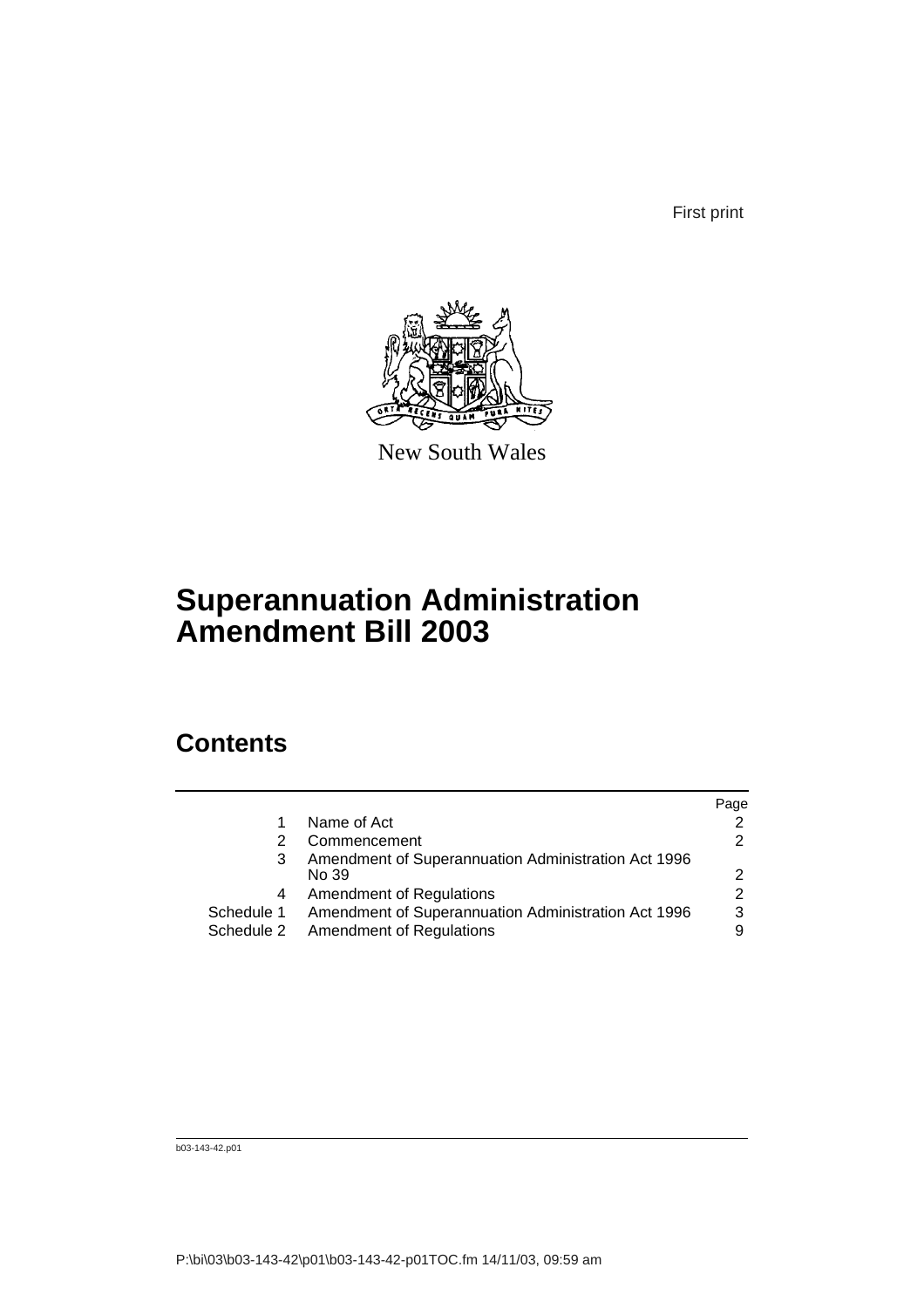**Contents** 

Page

Contents page 2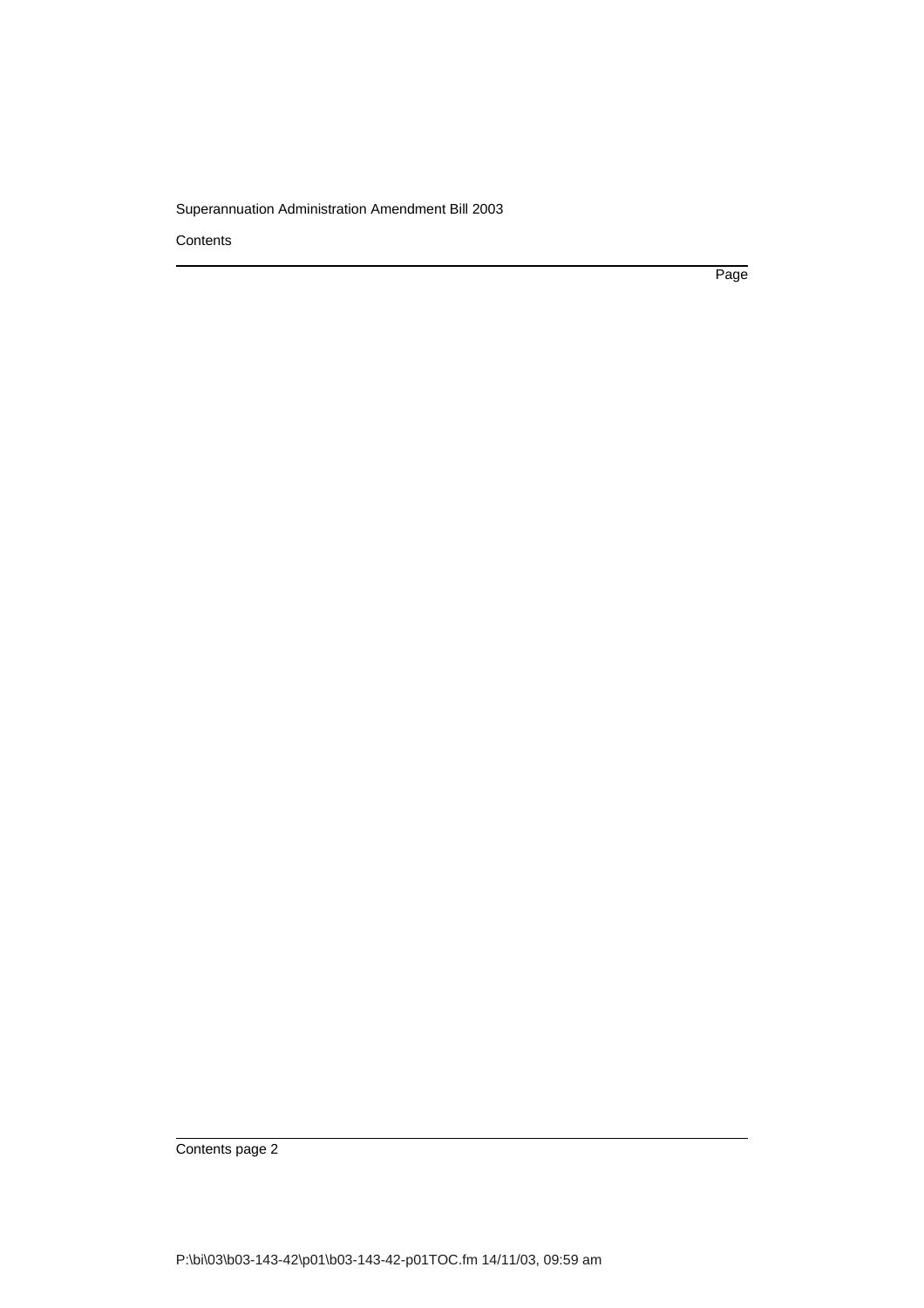

New South Wales

# **Superannuation Administration Amendment Bill 2003**

No , 2003

## **A Bill for**

An Act to amend the *Superannuation Administration Act 1996* with respect to the provision of information by, and the prudential monitoring of, the trustees of public sector superannuation funds; the internal management of those trustees; disputes concerning certain entitlements and obligations; and for other purposes.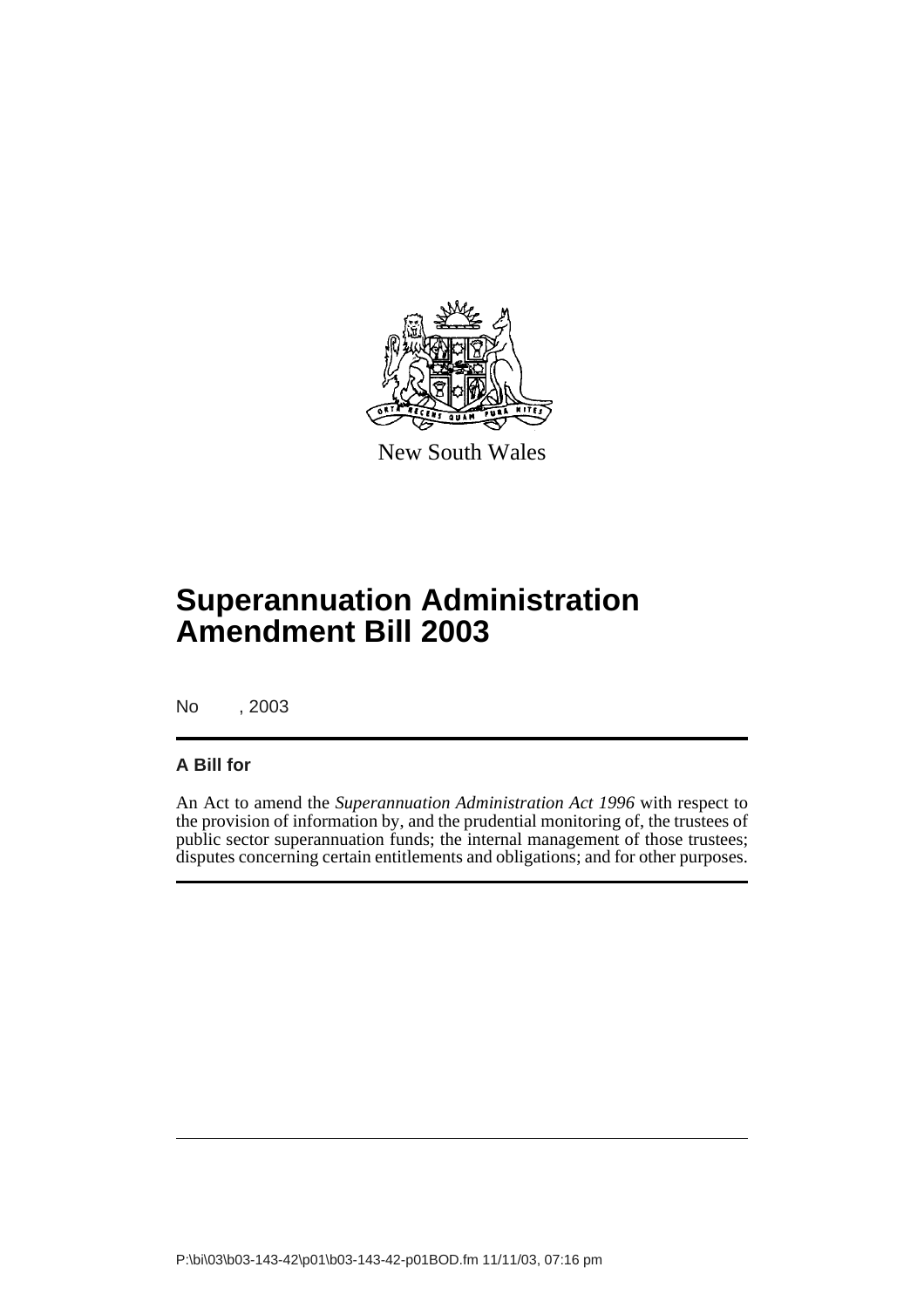<span id="page-7-3"></span><span id="page-7-2"></span><span id="page-7-1"></span><span id="page-7-0"></span>

| The Legislature of New South Wales enacts: |                                                                                     | 1                       |
|--------------------------------------------|-------------------------------------------------------------------------------------|-------------------------|
|                                            | Name of Act                                                                         | 2                       |
|                                            | This Act is the Superannuation Administration Amendment<br>Act 2003.                | 3<br>$\overline{4}$     |
| 2                                          | <b>Commencement</b>                                                                 | 5                       |
|                                            | This Act commences on a day or days to be appointed by<br>proclamation.             | 6<br>$\overline{7}$     |
| 3                                          | <b>Amendment of Superannuation Administration Act 1996 No 39</b>                    | 8                       |
|                                            | The Superannuation Administration Act 1996 is amended as set out<br>in Schedule 1.  | 9<br>10                 |
| 4                                          | <b>Amendment of Regulations</b>                                                     | 11                      |
|                                            | The Regulations specified in Schedule 2 are amended as set out in<br>that Schedule. | $12 \overline{ }$<br>13 |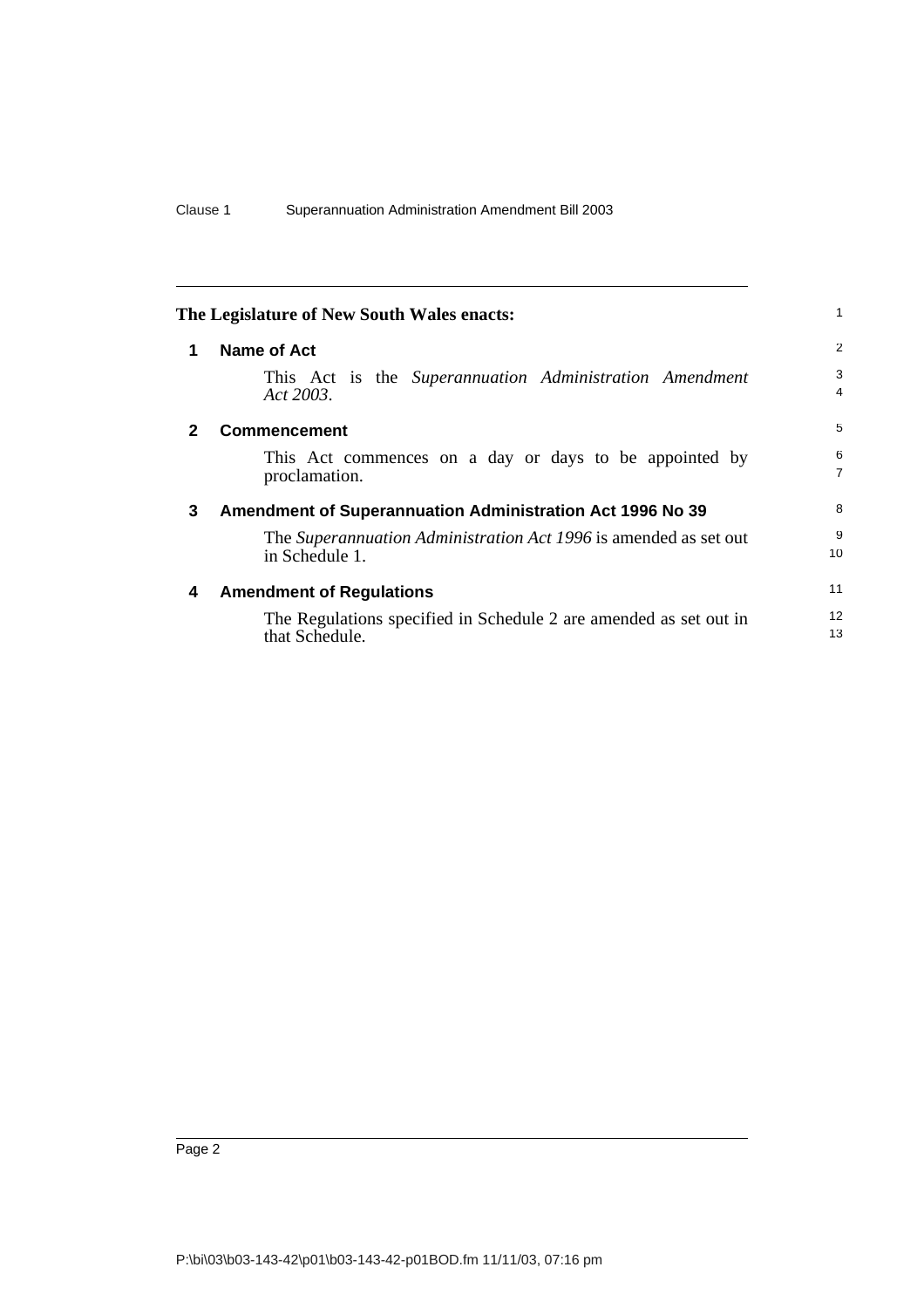Amendment of Superannuation Administration Act 1996 Schedule 1

<span id="page-8-0"></span>

|       | <b>Schedule 1 Amendment of Superannuation</b><br><b>Administration Act 1996</b><br>(Section 3)                                                                           | 1<br>$\overline{2}$<br>3 |
|-------|--------------------------------------------------------------------------------------------------------------------------------------------------------------------------|--------------------------|
| $[1]$ | Long title                                                                                                                                                               | 4                        |
|       | Omit "to confer on the Axiom Funds Management Corporation power to<br>provide investment services for State public sector superannuation<br>schemes and other schemes;". | 5<br>6<br>$\overline{7}$ |
| [2]   | <b>Section 3 Objects of Act</b>                                                                                                                                          | 8                        |
|       | Omit the note to the section.                                                                                                                                            | 9                        |
| [3]   | <b>Section 4 Definitions</b>                                                                                                                                             | 10                       |
|       | Omit the definition of <b>AFMC</b> .                                                                                                                                     | 11                       |
| [4]   | Section 4, definition of "Insurance and Superannuation<br>Commissioner"                                                                                                  | 12<br>13                 |
|       | Omit the definition.                                                                                                                                                     | 14                       |
| [5]   | Section 4, definition of "SAA"                                                                                                                                           | 15                       |
|       | Omit the definition.                                                                                                                                                     | 16                       |
| [6]   | Section 15 Investment manager to be appointed                                                                                                                            | 17                       |
|       | Omit section $15(4)$ .                                                                                                                                                   | 18                       |
| $[7]$ | Section 15, note                                                                                                                                                         | 19                       |
|       | Omit the note.                                                                                                                                                           | 20                       |
| [8]   | Section 19 Administrator to be appointed                                                                                                                                 | 21                       |
|       | Omit section 19 $(3)-(7)$ .                                                                                                                                              | 22                       |
| [9]   | Section 42 Provision of information to relevant Ministers                                                                                                                | 23                       |
|       | Insert "administering this Act or the Minister administering the FTC fund<br>Acts" after "Minister" where firstly occurring in section $42$ (1).                         | 24<br>25                 |
| [10]  | <b>Section 42 (1)</b>                                                                                                                                                    | 26                       |
|       | Insert "concerned" after "Minister" where secondly occurring.                                                                                                            | 27                       |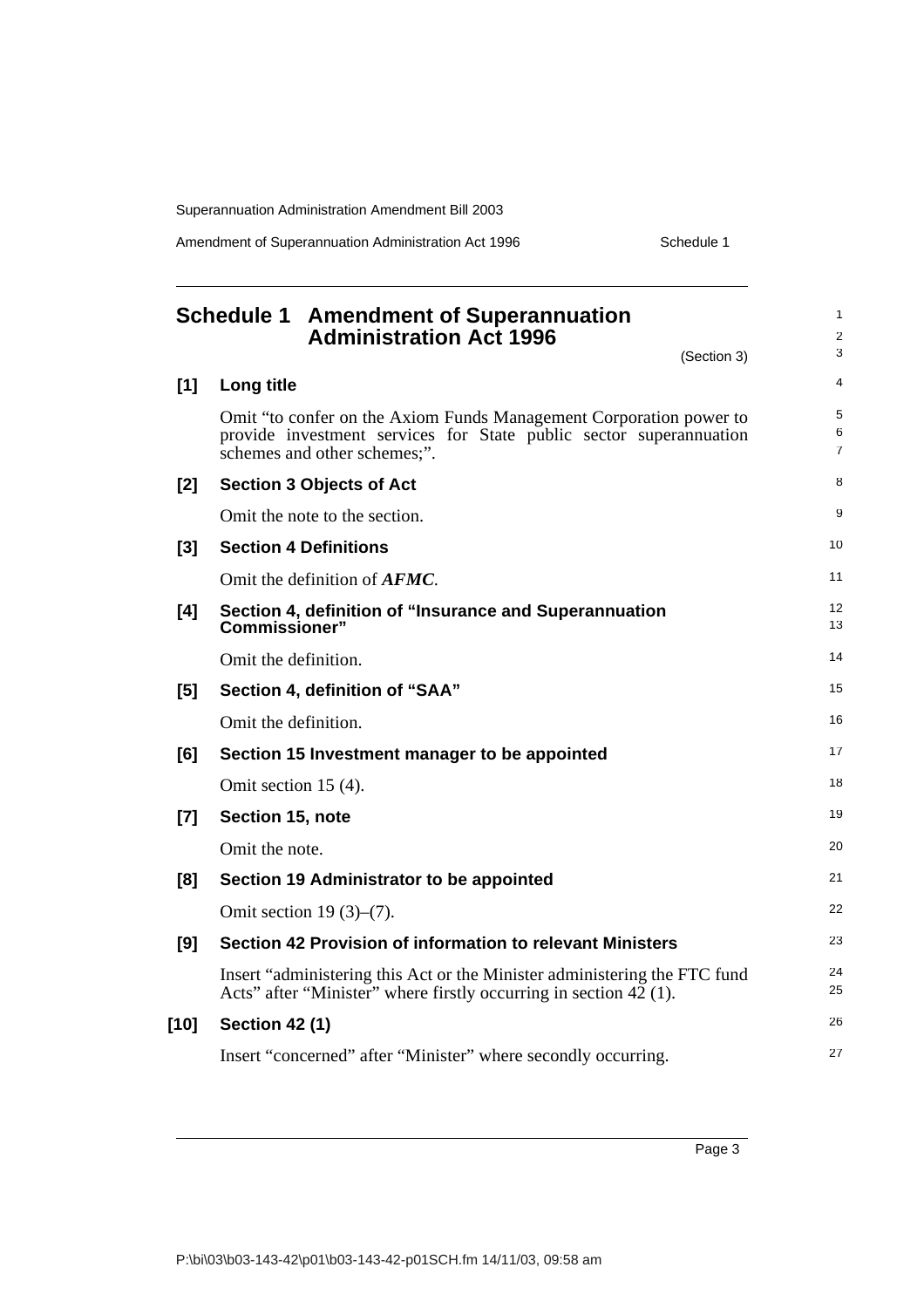| [11]   | <b>Section 42 (2)</b>                                                                                                                          | 1        |
|--------|------------------------------------------------------------------------------------------------------------------------------------------------|----------|
|        | Omit "the Minister". Insert instead "a Minister under this section".                                                                           | 2        |
| $[12]$ | <b>Section 42 (3)</b>                                                                                                                          | 3        |
|        | Insert after section $42(2)$ :                                                                                                                 | 4        |
|        | In this section, FTC fund Acts mean the Acts referred to in the<br>(3)<br>definition of $FTC$ fund in section 4.                               | 5<br>6   |
| $[13]$ | Section 42A Provision of information to Insurance and<br><b>Superannuation Commissioner</b>                                                    | 7<br>8   |
|        | Omit the section.                                                                                                                              | 9        |
| $[14]$ | Section 59 Investment manager to be appointed                                                                                                  | 10       |
|        | Omit section 59 (4).                                                                                                                           | 11       |
| $[15]$ | Section 60 AFMC to be first investment manager                                                                                                 | 12       |
|        | Omit the section.                                                                                                                              | 13       |
| $[16]$ | Section 64 Administrator to be appointed                                                                                                       | 14       |
|        | Omit section 64 $(3)-(7)$ .                                                                                                                    | 15       |
| $[17]$ | Section 90 Provision of information to relevant Ministers                                                                                      | 16       |
|        | Insert "administering this Act or the Minister administering the STC fund<br>Acts" after "Minister" where firstly occurring in section 90 (1). | 17<br>18 |
| $[18]$ | <b>Section 90 (1)</b>                                                                                                                          | 19       |
|        | Insert "concerned" after "Minister" where secondly occurring.                                                                                  | 20       |
| $[19]$ | <b>Section 90 (2)</b>                                                                                                                          | 21       |
|        | Omit "the Minister". Insert instead "a Minister under this section".                                                                           | 22       |
| [20]   | <b>Section 90 (3)</b>                                                                                                                          | 23       |
|        | Insert after section $90(2)$ :                                                                                                                 | 24       |
|        | In this section, <b>STC fund Acts</b> mean the Acts referred to in the<br>(3)<br>definition of $STC$ fund in section 4.                        | 25<br>26 |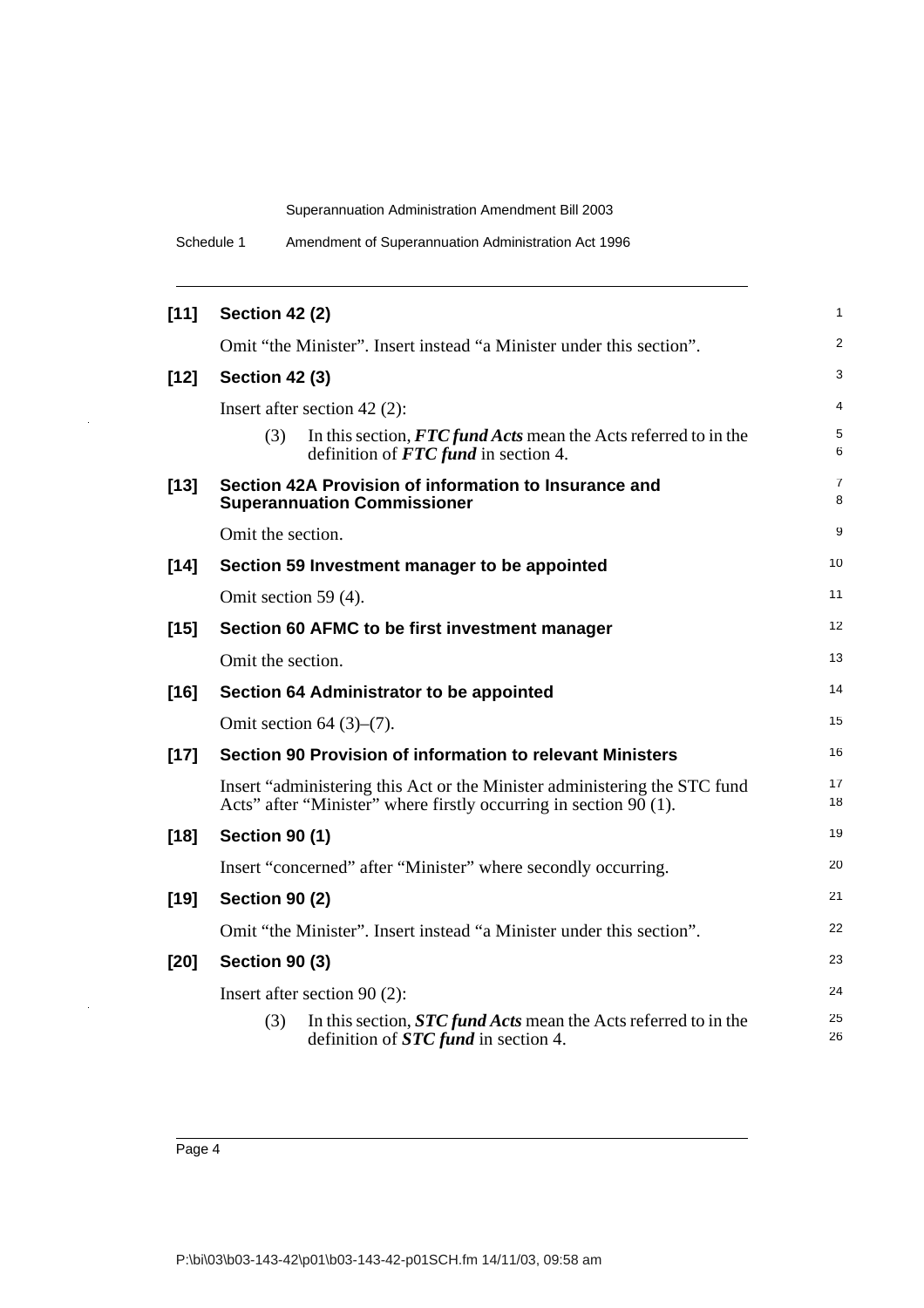$\bar{z}$ 

Amendment of Superannuation Administration Act 1996 Schedule 1

| [21] |        |     | Section 90A Provision of information to Insurance and<br><b>Superannuation Commissioner</b>                                                                                                                                                                                                                                      | 1<br>$\overline{2}$        |
|------|--------|-----|----------------------------------------------------------------------------------------------------------------------------------------------------------------------------------------------------------------------------------------------------------------------------------------------------------------------------------|----------------------------|
|      |        |     | Omit the section.                                                                                                                                                                                                                                                                                                                | 3                          |
| [22] | Part 4 |     |                                                                                                                                                                                                                                                                                                                                  | 4                          |
|      |        |     | Insert after section 95:                                                                                                                                                                                                                                                                                                         | 5                          |
|      | Part 4 |     | <b>Monitoring superannuation authorities</b>                                                                                                                                                                                                                                                                                     | 6                          |
|      | 96     |     | <b>Definitions</b>                                                                                                                                                                                                                                                                                                               | $\overline{7}$             |
|      |        |     | In this Part:                                                                                                                                                                                                                                                                                                                    | 8                          |
|      |        |     | <i>authorised person</i> means a person appointed in writing by the<br>Minister as an authorised person for the purposes of this Part.                                                                                                                                                                                           | 9<br>10                    |
|      | 97     |     | Information to be given to Minister and authorised persons                                                                                                                                                                                                                                                                       | 11                         |
|      |        | (1) | The Minister or an authorised person may, by written notice<br>to a superannuation authority, require the superannuation<br>authority, within a specified period, to give to the Minister or<br>authorised person in relation to a specified year of income the<br>information, or a report on matters, specified in the notice. | 12<br>13<br>14<br>15<br>16 |
|      |        | (2) | A superannuation authority must comply with any notice<br>given to it under subsection (1).                                                                                                                                                                                                                                      | 17<br>18                   |
|      |        |     | Maximum penalty: 50 penalty units.                                                                                                                                                                                                                                                                                               | 19                         |
|      |        | (3) | The information or report required to be provided under<br>subsection (1) must relate to the superannuation authority's<br>exercise of its functions.                                                                                                                                                                            | 20<br>21<br>22             |
|      |        | (4) | If the superannuation authority gives information or a report<br>to the Minister or authorised person as required by this<br>section, the Minister or authorised person must give to the<br>superannuation authority a written statement that the<br>information or report has been received.                                    | 23<br>24<br>25<br>26<br>27 |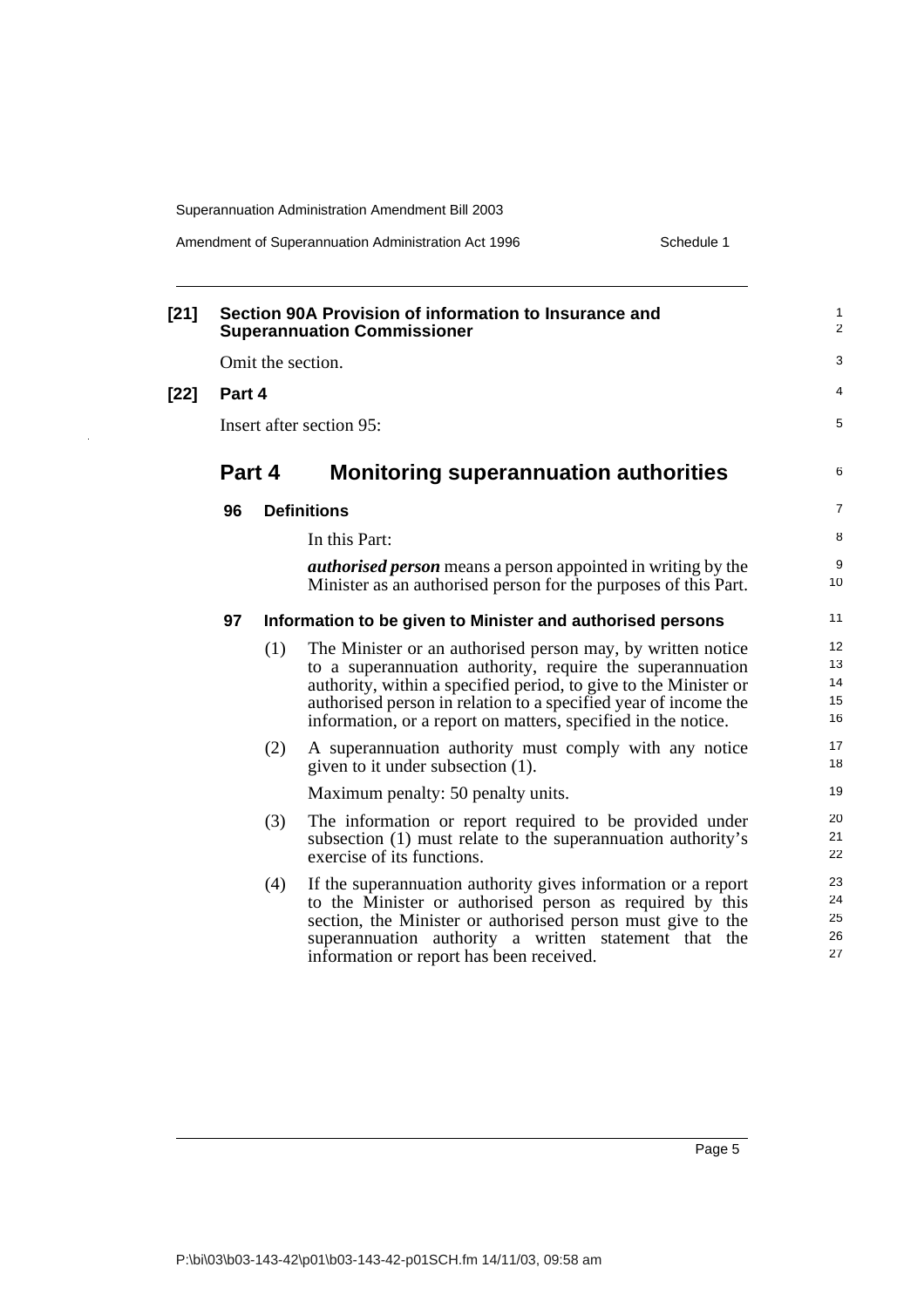Schedule 1 Amendment of Superannuation Administration Act 1996

#### **98 Minister and authorised persons may require production of books**

(1) The Minister or an authorised person may, by written notice to a superannuation authority, require the superannuation authority to produce to the Minister or authorised person, at a reasonable time and reasonable place specified in the notice, any books relating to the affairs of the authority.

34

35 36

(2) A superannuation authority must comply with a requirement referred to in subsection (1).

Maximum penalty: 50 penalty units.

(3) The Minister or an authorised person may inspect, take extracts from and make copies of any book, or of any version of any book, produced to the Minister or authorised person under this section.

#### **99 Access to premises**

- (1) An authorised person may, for the purpose of monitoring the exercise by any superannuation authority of its functions under this Act:
	- (a) enter, at any reasonable time, any premises, other than any part of premises used for residential purposes, at which the authorised person has reason to believe books relating to the affairs of the superannuation authority are kept, and
	- (b) inspect any book found on the premises that relates to those affairs or that the authorised person believes on reasonable grounds to relate to those affairs, and
	- (c) make copies of, or take extracts from, any such book.
- (2) The power of entry conferred by subsection (1) may only be exercised while business is being carried on, or during the hours that business is usually carried on, at or from the premises.

#### **[23] Section 119 Duties and liabilities of persons involved in management**

Omit the definition of *superannuation authority* from section 119 (5).

Insert instead:

*superannuation authority* means FTC or STC.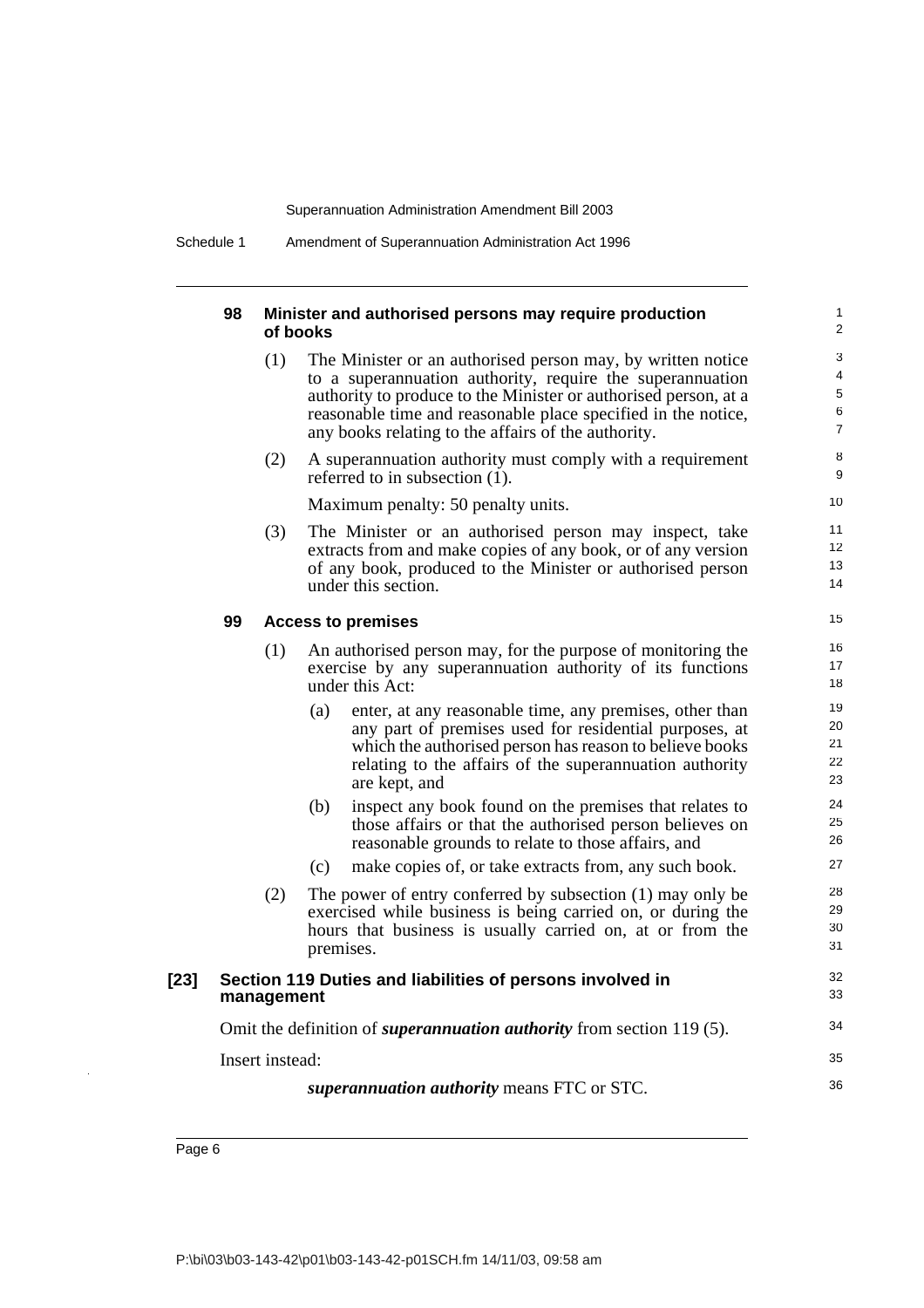$\bar{z}$ 

 $\bar{z}$ 

 $\overline{\phantom{a}}$ 

| Amendment of Superannuation Administration Act 1996 | Schedule 1 |
|-----------------------------------------------------|------------|
|-----------------------------------------------------|------------|

| [24]   | Section 119 (6) and (7)                                                                         | $\mathbf{1}$   |
|--------|-------------------------------------------------------------------------------------------------|----------------|
|        | Omit the subsections.                                                                           | $\overline{2}$ |
| $[25]$ | Section 128 Provisions consequent on establishment of<br>additional superannuation schemes      | 3<br>4         |
|        | Omit "or AFMC (or its successors), or both" from section 128 (1) (h).                           | 5              |
|        | Insert instead "(or its successors)".                                                           | 6              |
| $[26]$ | <b>Schedule 1 Provisions relating to FTC Board</b>                                              | $\overline{7}$ |
|        | Omit "5 members" from clause 10. Insert instead "6 members".                                    | 8              |
| $[27]$ | Schedule 1, clause 12                                                                           | 9              |
|        | Omit the clause. Insert instead:                                                                | 10             |
|        | 12<br>Voting                                                                                    | 11             |
|        | A decision supported by two-thirds of the members of the<br>Board is the decision of the Board. | 12<br>13       |
| [28]   | <b>Schedule 2 Provisions relating to STC Board</b>                                              | 14             |
|        | Omit "5 members" from clause 11. Insert instead "6 members".                                    | 15             |
| $[29]$ | Schedule 2, clause 13                                                                           | 16             |
|        | Omit the clause. Insert instead:                                                                | 17             |
|        | 13<br>Voting                                                                                    | 18             |
|        | A decision supported by two-thirds of the members of the<br>Board is the decision of the Board. | 19<br>20       |
| $[30]$ | <b>Schedule 3 Savings and transitional provisions</b>                                           | 21             |
|        | Insert at the end of clause $1(1)$ :                                                            | 22             |
|        | <b>Superannuation Administration Amendment Act 2003</b>                                         | 23             |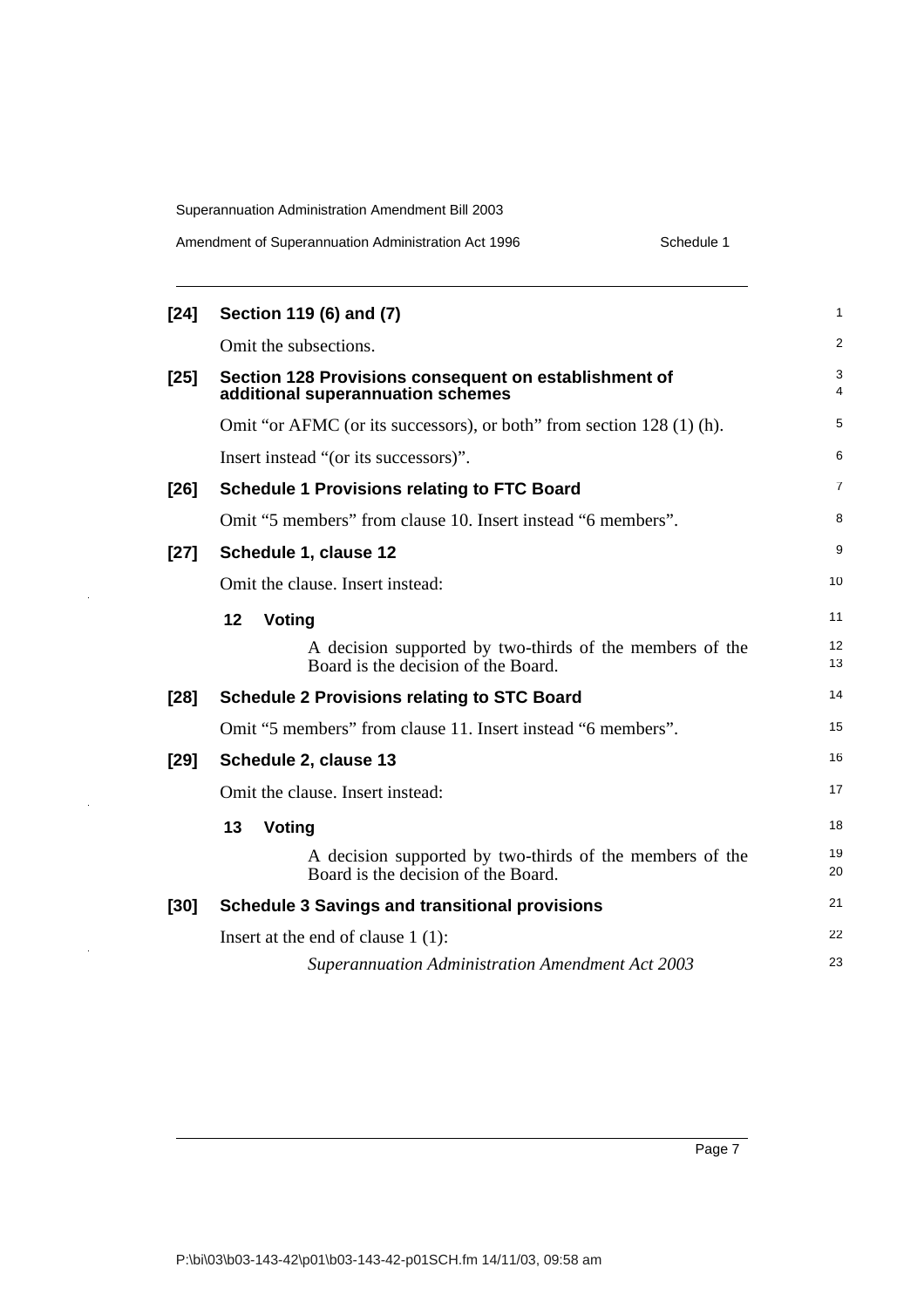Schedule 1 Amendment of Superannuation Administration Act 1996

# **[31] Schedule 3, clause 2**

Insert in alphabetical order:

| <b>AFMC</b> means the Axiom Funds Management Corporation     | 3              |
|--------------------------------------------------------------|----------------|
| established by the Superannuation (Axiom Funds               | $\overline{a}$ |
| Management Corporation) Act 1996.                            | 5              |
| <b>SAA</b> means the Superannuation Administration Authority | 6              |
| formerly established by this Act, and dissolved by the       | $\overline{7}$ |
| Superannuation Administration Authority Corporatisation      | 8              |
| Act 1999.                                                    | 9              |
|                                                              |                |

1 2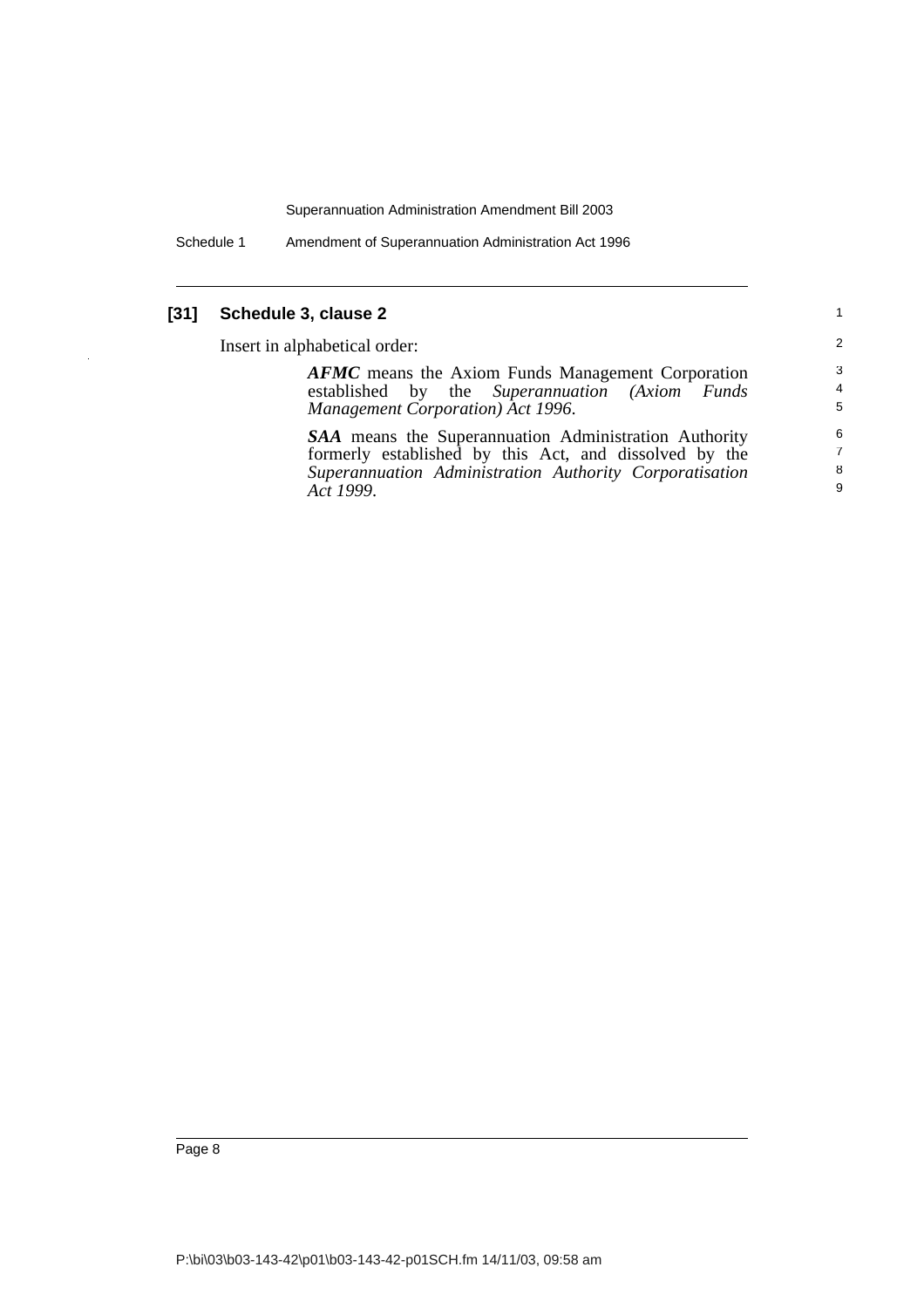Amendment of Regulations and the state of Schedule 2

<span id="page-14-0"></span>

|       | <b>Schedule 2 Amendment of Regulations</b><br>(Section 4)                                                                                                                                                                                                                                                                                                                                                                                                                                                                                                   | 1<br>$\overline{c}$                             |
|-------|-------------------------------------------------------------------------------------------------------------------------------------------------------------------------------------------------------------------------------------------------------------------------------------------------------------------------------------------------------------------------------------------------------------------------------------------------------------------------------------------------------------------------------------------------------------|-------------------------------------------------|
| 2.1   | <b>Superannuation Administration (Electricity Superannuation</b><br><b>Scheme Transitional Provisions) Regulation 1997</b>                                                                                                                                                                                                                                                                                                                                                                                                                                  | 3<br>4                                          |
| [1]   | <b>Clause 12 Effect of transfers</b>                                                                                                                                                                                                                                                                                                                                                                                                                                                                                                                        | 5                                               |
|       | Insert after clause $12(2)$ :                                                                                                                                                                                                                                                                                                                                                                                                                                                                                                                               | 6                                               |
|       | (3)<br>A right of appeal available to a former member of or<br>contributor to a FTC scheme or STC scheme in respect of a<br>matter involving a dispute with the trustee of that scheme, and<br>not finally dealt with before the transfer of assets and<br>liabilities of the scheme in respect of the former member or<br>contributor under clause 15 or 15A, is to be dealt with in<br>with<br>procedures under the<br>accordance<br>electricity<br>superannuation scheme as if the dispute were with Energy<br>Industries Superannuation Scheme Pty Ltd. | 7<br>8<br>9<br>10<br>11<br>12<br>13<br>14<br>15 |
| $[2]$ | Clause 40 Disputes concerning entitlements or obligations of<br>transferred or former members or associated beneficiaries under<br><b>FTC schemes</b>                                                                                                                                                                                                                                                                                                                                                                                                       | 16<br>17<br>18                                  |
|       | Insert ", former member of a FTC scheme" after "transferred member"<br>where firstly occurring.                                                                                                                                                                                                                                                                                                                                                                                                                                                             | 19<br>20                                        |
| $[3]$ | <b>Clause 40</b>                                                                                                                                                                                                                                                                                                                                                                                                                                                                                                                                            | 21                                              |
|       | Insert "or former member" after "transferred member" where secondly<br>occurring.                                                                                                                                                                                                                                                                                                                                                                                                                                                                           | 22<br>23                                        |
| [4]   | Clause 41 Disputes concerning entitlements or obligations of<br>transferred or former members or associated beneficiaries under<br><b>STC schemes</b>                                                                                                                                                                                                                                                                                                                                                                                                       | 24<br>25<br>26                                  |
|       | Insert ", former member of a STC scheme" after "transferred member"<br>where firstly occurring.                                                                                                                                                                                                                                                                                                                                                                                                                                                             | 27<br>28                                        |
| [5]   | <b>Clause 41</b>                                                                                                                                                                                                                                                                                                                                                                                                                                                                                                                                            | 29                                              |
|       | Insert "or former member" after "transferred member" where secondly<br>occurring.                                                                                                                                                                                                                                                                                                                                                                                                                                                                           | 30<br>31                                        |